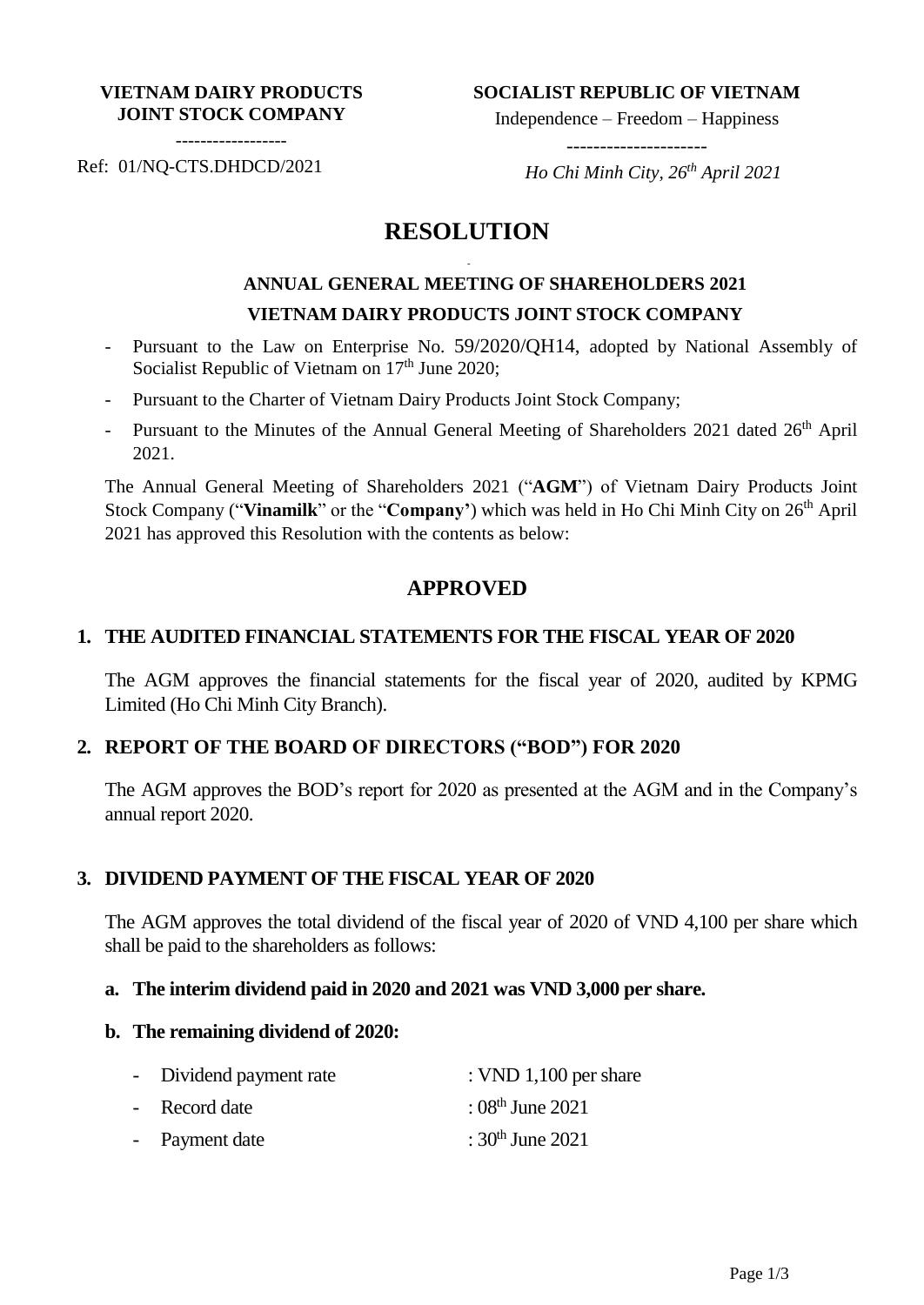# **4. PLAN OF REVENUE AND PROFIT FOR 2021 (CONSOLIDATED)**

|                                                                          | <b>Plan for</b><br>2021 | <b>Actual</b><br>2020 | Growth                  |               |
|--------------------------------------------------------------------------|-------------------------|-----------------------|-------------------------|---------------|
| (Unit: VND bn)                                                           |                         |                       | <b>Billion</b><br>(VND) | $\frac{0}{0}$ |
| <b>Total Revenue</b>                                                     | 62,160                  | 59,723                | 2,437                   | 4.1%          |
| Profit before tax                                                        | 13,690                  | 13,519                | 171                     | 1.3%          |
| Net profit after tax                                                     | 11,240                  | 11,236                | 4                       | 0.0%          |
| Net profit after tax<br>attributable to Equity<br>holders of the Company | 11,120                  | 11,099                | 21                      | $0.2\%$       |

The AGM approves the consolidated revenue and profit plan for 2021 under the Vietnamese Accounting Standards as below:

### **5. DIVIDEND PAYMENT PLAN FOR THE FISCAL YEAR OF 2021**

The AGM approves the dividend payment by cash for 2021 at a minimum of 50% of consolidated net profit *(eliminated Profit after tax attributable to non-controlling interest)*. Of which:

- The first interim dividend for 2021:
	- Dividend payment rate : VND 1,500 per share
	- Record date : 08<sup>th</sup> September 2021
	- Payment  $: 30<sup>th</sup>$  September 2021
- The 2nd interim dividend for 2021:

| Dividend payment rate | : VND 1,400 per share |
|-----------------------|-----------------------|
|-----------------------|-----------------------|

- Record date : 31<sup>st</sup> December 2021
- Payment :  $25<sup>th</sup>$  February 2022
- The remaining dividend for 2021 : to be decided by the 2022 AGM.

#### **6. SELECTING INDEPENDENT AUDITOR FOR THE FINANCIAL YEAR OF 2021**

The AGM approves to select KPMG Limited (Ho Chi Minh City Branch) as the Company's Independent Auditor for the fiscal year 2021.

#### **7. RENUMERATION OF THE BOD FOR 2021**

The AGM approves the renumeration of the BOD for the fiscal year of 2021 of VND 25 billion for the number of 11 BOD members. The BOD's renumeration shall be calculated and paid upon actual number of the BOD members.

# **8. AMENDING THE COMPANY'S CHARTER**

The AGM approves the Company's new Charter dated 26<sup>th</sup> April 2021 (in replacement of the Charter approved by the AGM 2020 on 26<sup>th</sup> June 2020) reflecting the amendment *(please refer to the AGM documents)*.